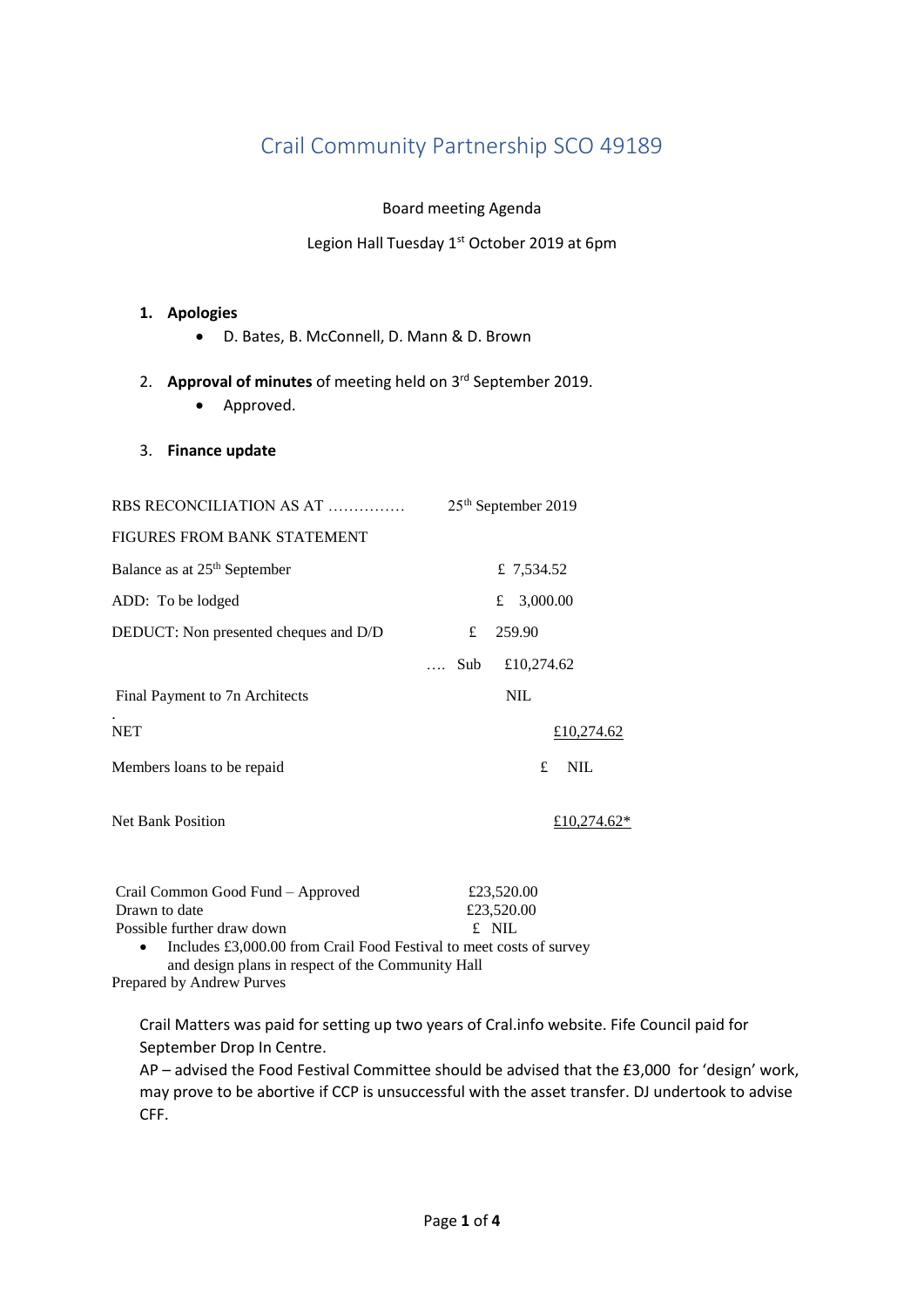### **4. Fund raising.**

- Fife Council Participatory Fund
	- a. Successful application from CCP for funding for new 'Monday Club', awarded £650 (applied for £3,000). Not to go public with this at present until we have identified volunteers willing to run this. Meeting with Fife Council Communities folk on the 25<sup>th</sup> October.
		- The National Lottery was at the event and advised that this project would be a strong candidate for Awards for All (up to £10k) as it was an existing community activity that lapsed.
	- b. Wee Crailers (Tony Tots) similar award, which will have to be managed by CCP as a constituted body is required for funds distribution.
- Crail Food festival has transferred £3,000, totalling £5,000 this year. To facilitate funding application to Scottish Land Fund.
- CPS Denburn Park £1,500 awarded by Paths For All, but will need additional funds for path creation. Considering Helen Main, Common Good and Ribbonfield.
- Asset transfer Scottish land Fund. Application to be in for presentation on the  $9<sup>th</sup>$ November.
- 5. Membership update & volunteers
	- Up to 127. But flow of applications is slowing. Need to push for more at Drop-In events.
- 6. Charrette Report update Drop In organised for  $12<sup>th</sup>$  October in Crail Community Hall. 10:00 to 12:00.
	- Report also being distributed to businesses as they are invited to participate in Crail.info
- 7. Sub Committees
	- Harbour improvement plan
		- Group is meeting, and working on a new action plan. Colin Morrison has joined the group and Gordon Lockhart has joined the Crail Community Council.
		- Request update from CCT on Harbourmasters office
	- Crail North
		- No report, but intention is to meet with Kilfedders before the end of this month.
		- Strategy
			- Heather still working to get meetings organised in Holyrood, but there is a lot of distraction there just now.
			- James mentioned an organisation that Toby Anstruther belongs to that assists with community funding. Need to learn more. (Foundation Scotland).
			- EDF are just about complete with their project plan and funding plans, therefore closer to considering community funding options.
				- Will flagged up Kilminning South as a potential site for Visitors Centre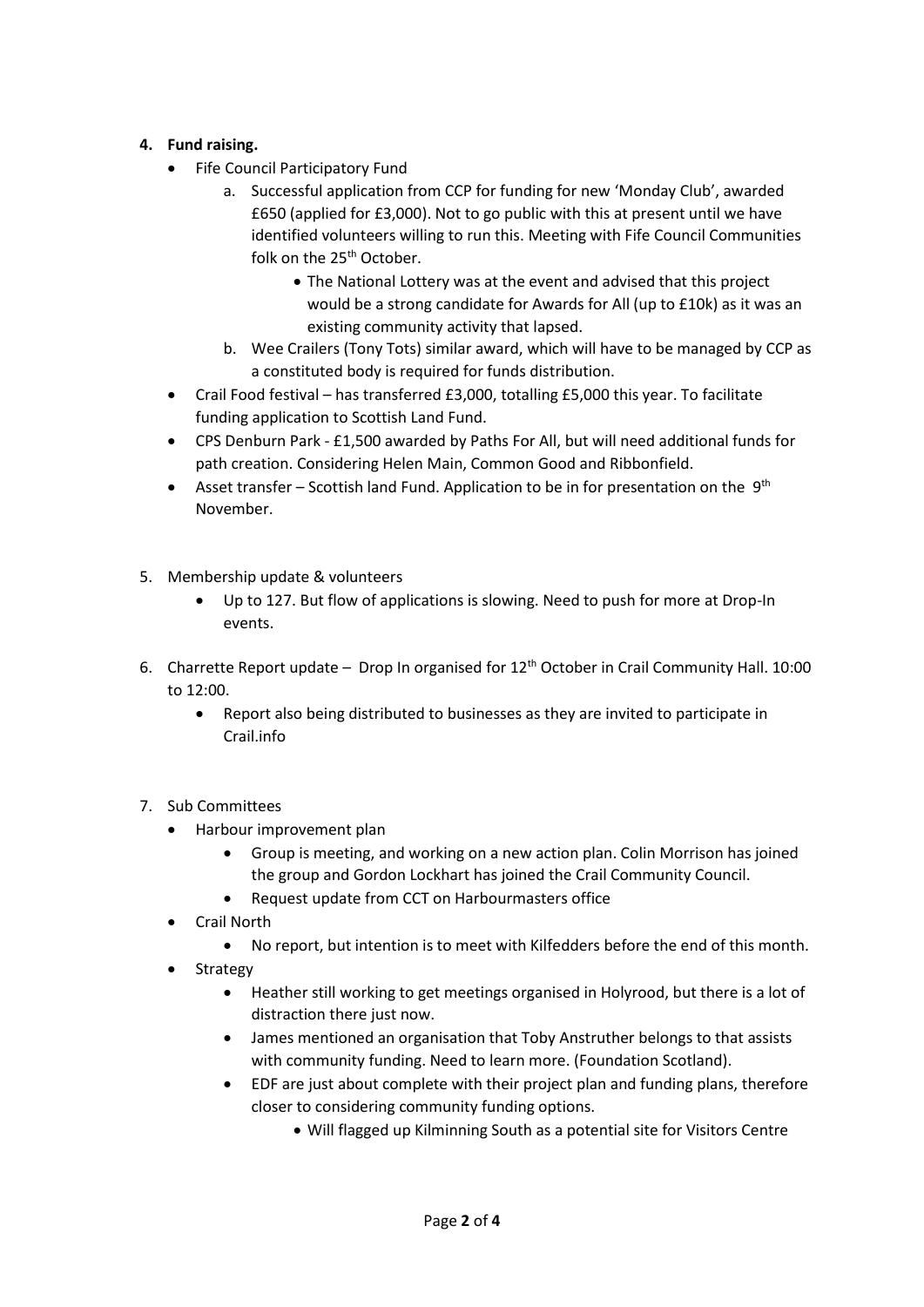- Misunderstanding of James email which flagged up High Street Competition. The real intent was the The FutureTown Design Competition 2019. David Mann asked to have a look at this.
- Environment/Woodlands
	- Denburn Park proposal is creating a lot of community dialogue. CPS distributed a neighbourhood survey last week, resulting still coming in. The next Drop-In Centre should be primarily about options on layouts and objectives for community use.
		- Will, will prepare for this.
		- Heather, to email members
		- Dennis, Drop In invitation to DP neighbours this weekend
- Community Assets & Facilities
	- Discussion on Kilminning North which has been put up for sale by Fife Council. DJ advised Selling Agent that Crail has an interest in the property and Janice Laird advised the same. Options discussed, allowing environment to create a wilder environment also part could be used for a Campervan stop-over location. Will to assist with Community Council sub-team that are looking at this land acquisition. CCP would have to be the owner.
	- Crail Community Hall Asset transfer application is still progressing. Building survey completed, now waiting on the report. FC asked to complete the valuation soonest. Land Fund application needs to be in for a review meeting on the 9<sup>th</sup> November.
- Website/Publicity
	- Crail.info now being built and is live, but should be kept with low profile until more content is added. Primarily a young team that are learning as they go, so we should not push for bells and whistles in the early days. Businesses are paying to be added. Community Organisations are asked to donate, if they can. Target to go public on the  $31<sup>st</sup>$  October (hiding beneath the Brexit Extravaganza).

Business and Tourism

Discussion on the traffic challenges in Crail including camper vans. Limited proposals from Fife Council. Proposal to use Playfair Consulting St Andrews to pull together a complete summary of all Crail's traffic challenges, with a view to sharing this with FC or Sustrans. Max to followup.

DJ and DG advised that at meeting with Janice Laird (FC) she advised that FC has recognised major East Neuk problem with Campervans and has formed a committee to look into this.

DJ had conversation with Largo Leisure owner, who advised that they do not have plans to cancel Sauchope tourers pitches (contrary to what was heard previously).